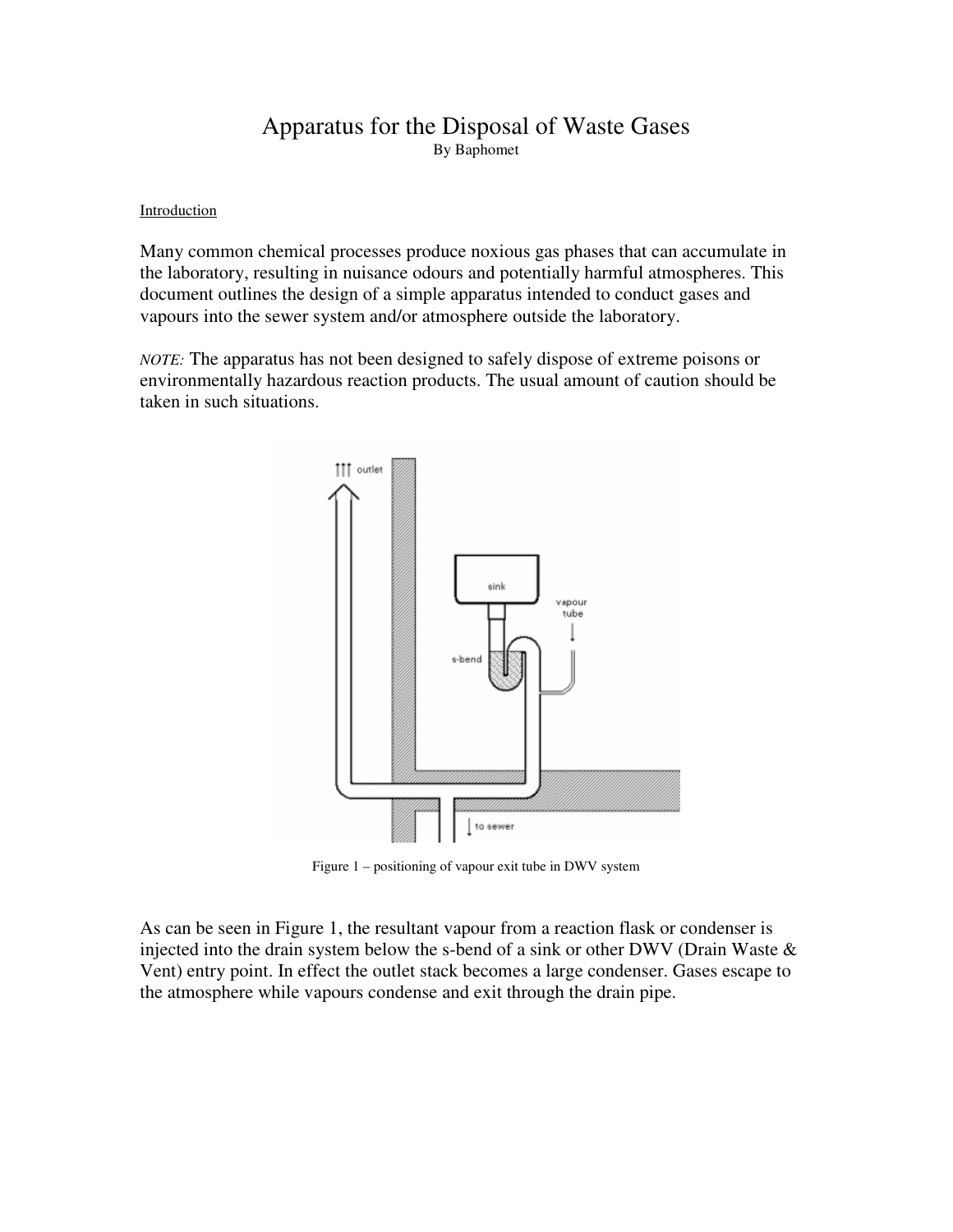## **Prerequisites**

- 20mm of 8mm Ø Tube (e.g. automotive fuel tubing)
- 20mm of 6mm Ø Tube (e.g. automotive fuel filter inlet with flange)
- 2000mm of 10mm Ø Tube
- Ball Valve (e.g. from petrol syphon)
- Superglue
- Contact Adhesive
- Utility Knife
- Drill
- 7mm (1/4") Drill Bit

## Instructions

1. Cut 20mm of 8mm tubing from an automotive tube, of the kind that is used between a fuel filter and carburettor. Resistance to petroleum or solvents is not particularly important in construction of the apparatus but this tubing is the correct size to fit into the vinyl tube.



Figure 2 – utility knife used to cut 8mm  $\emptyset$  automotive tubing

2. Cut 20mm of the 6mm tube from the inlet on a fuel filter (the small type used on some older Toyota vehicles). It is suited to this application since the flange that is integral to the inlet helps to stop it from becoming lodged inside the 8mm tube.

3. Apply superglue to the 6mm tube and insert it into the 8mm tube.

4. Insert the 8mm tube into the 10mm tube. It should fit tightly and not require any adhesive.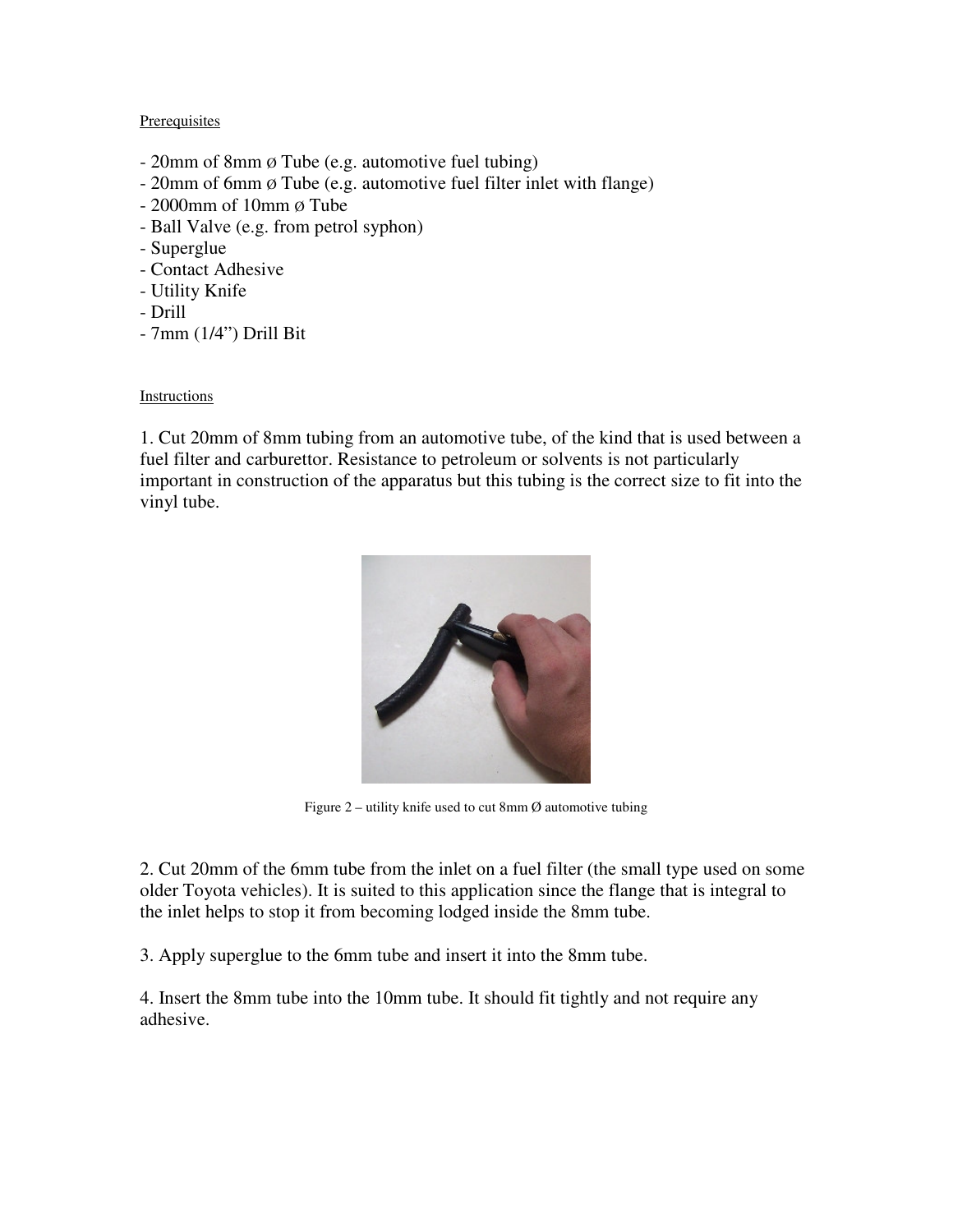

Figure  $3 - 6$ mm  $\emptyset$  fuel filter inlet is glued into tube

5. Liberally apply contact adhesive to the notch around the top of the ball valve. If this step is omitted some vapour may escape the apparatus when it is in operation (see the diagram in figure 5 for detail of how such valves are constructed).

Any appropriate device of similar shape and size could be substituted for the ball valve here, such as a simple plastic ring of correct diameter. The valve used in this example was chosen because it fits well into 24/40 glass joints and has been observed to help prevent 'suckback'.



Figure 4-adhesive is applied to upper notch in ball valve Figure 5-ball valve cross-section